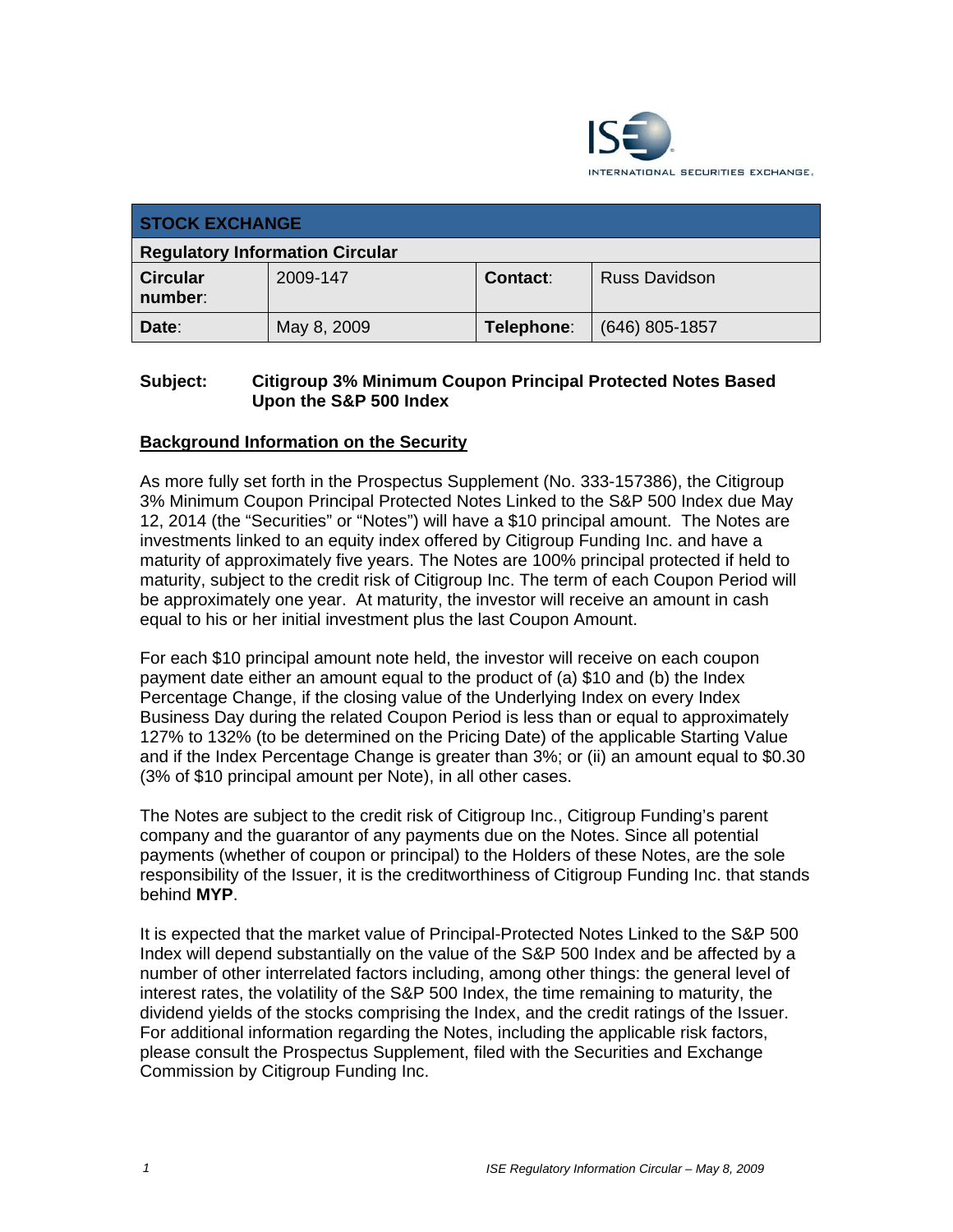# **Exchange Rules Applicable to Trading in the Notes**

The Notes are considered equity securities, thus rendering trading in the Notes subject to the Exchange's existing rules governing the trading of equity securities.

# **Trading Hours**

Trading in the Notes on ISE is on a UTP basis and is subject to ISE equity trading rules. The Notes will trade from 8:00 a.m. until 8:00 p.m. Eastern Time. Equity EAMs trading the Notes during the Extended Market Sessions are exposed to the risk of the lack of the calculation or dissemination of underlying index value or intraday indicative value ("IIV"). For certain derivative securities products, an updated underlying index value or IIV may not be calculated or publicly disseminated in the Extended Market hours. Since the underlying index value and IIV are not calculated or widely disseminated during Extended Market hours, an investor who is unable to calculate implied values for certain derivative securities products during Extended Market hours may be at a disadvantage to market professionals.

# **Trading Halts**

ISE will halt trading in the Notes in accordance with ISE Rule 2101(a)(2)(iii). The grounds for a halt under this Rule include a halt by the primary market because it stops trading the Notes and/or a halt because dissemination of the IIV or applicable currency spot price has ceased, or a halt for other regulatory reasons. In addition, ISE will stop trading the Notes if the primary market de-lists the Notes.

# **Delivery of a Prospectus**

Pursuant to federal securities laws, investors purchasing Shares must receive a prospectus prior to or concurrently with the confirmation of a transaction. Investors purchasing Shares directly from the Fund (by delivery of the Deposit Amount) must also receive a prospectus.

Prospectuses may be obtained through the Distributor or on the Fund's website. The Prospectus does not contain all of the information set forth in the registration statement (including the exhibits to the registration statement), parts of which have been omitted in accordance with the rules and regulations of the SEC. For further information about the Fund, please refer to the Trust's registration statement.

**This Regulatory Information Circular is not a statutory Prospectus. Equity EAMs should consult the Trust's Registration Statement, SAI, Prospectus and the Fund's website for relevant information.**